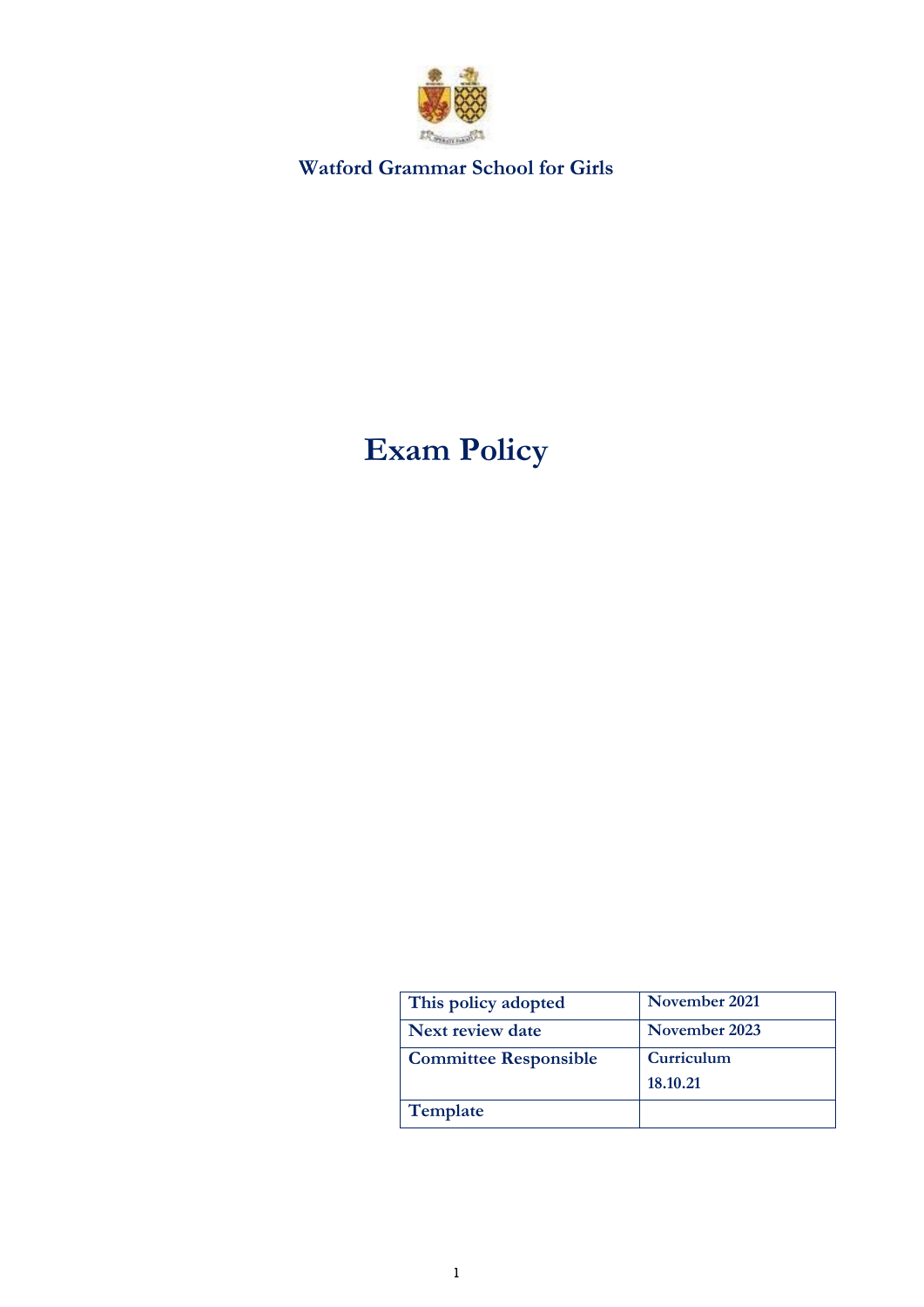# **Contents**

|                                               | Page           |
|-----------------------------------------------|----------------|
| 1. Purpose of the policy                      | 2              |
| 2. Roles and responsibilities overview        |                |
| 2.1 The Head of Centre                        |                |
| 2.2 The Examinations Officer                  |                |
| 2.3 Senior Leaders                            | $\overline{4}$ |
| 2.4 The Special Educational Needs Coordinator |                |
| 2.5 Heads of Department                       | 4              |
| 3. Specific Issues                            |                |
| 3.1 Entries                                   | 4              |
| 3.2 Exam Fees                                 | 5              |
| 3.3 External Candidates                       | 5              |
| 4. Non examined assessment                    | 5              |
| 5. Access arrangements                        | 5              |
| 6. The Invigilator Team                       | 6              |
| 7. The conduct of examinations                | 6              |
| 8. Candidate absence                          | 7              |
| 9. Candidate late arrival                     | 7              |
| 10. The management of exam papers and scripts | 7              |
| 11. Emergency evacuation                      | 8              |
| 12. Irregularities                            | 8              |
| 13. Special Consideration                     | 8              |
| 14. The release of results                    | 9              |
| 15. Post-results services                     | 9              |

# **1. Purpose of the policy**

Watford Grammar School for Girls (WGGS) is committed to ensuring that the exams management and administration process is run effectively and efficiently.

This policy is reviewed periodically to ensure ways of working in the centre are accurately reflected and that exams and assessments are conducted to current JCQ (Joint Council for Qualifications) and awarding body regulations, instructions and guidance.

### **2. Roles and responsibilities overview**

#### **Responsibility for the successful conduct of examinations is shared amongst a number of staff.**

#### **2.1. The Head of Centre (the Headmistress) will:**

- Understand the contents, refer to and direct relevant centre staff to annually updated JCQ publications including:
	- o [General regulations for approved centres](http://www.jcq.org.uk/exams-office/general-regulations) (GR)
	- o [Instructions for conducting examinations](http://www.jcq.org.uk/exams-office/ice---instructions-for-conducting-examinations) (ICE)
	- o [Access Arrangements and Reasonable Adjustments](http://www.jcq.org.uk/exams-office/access-arrangements-and-special-consideration/regulations-and-guidance) (AA)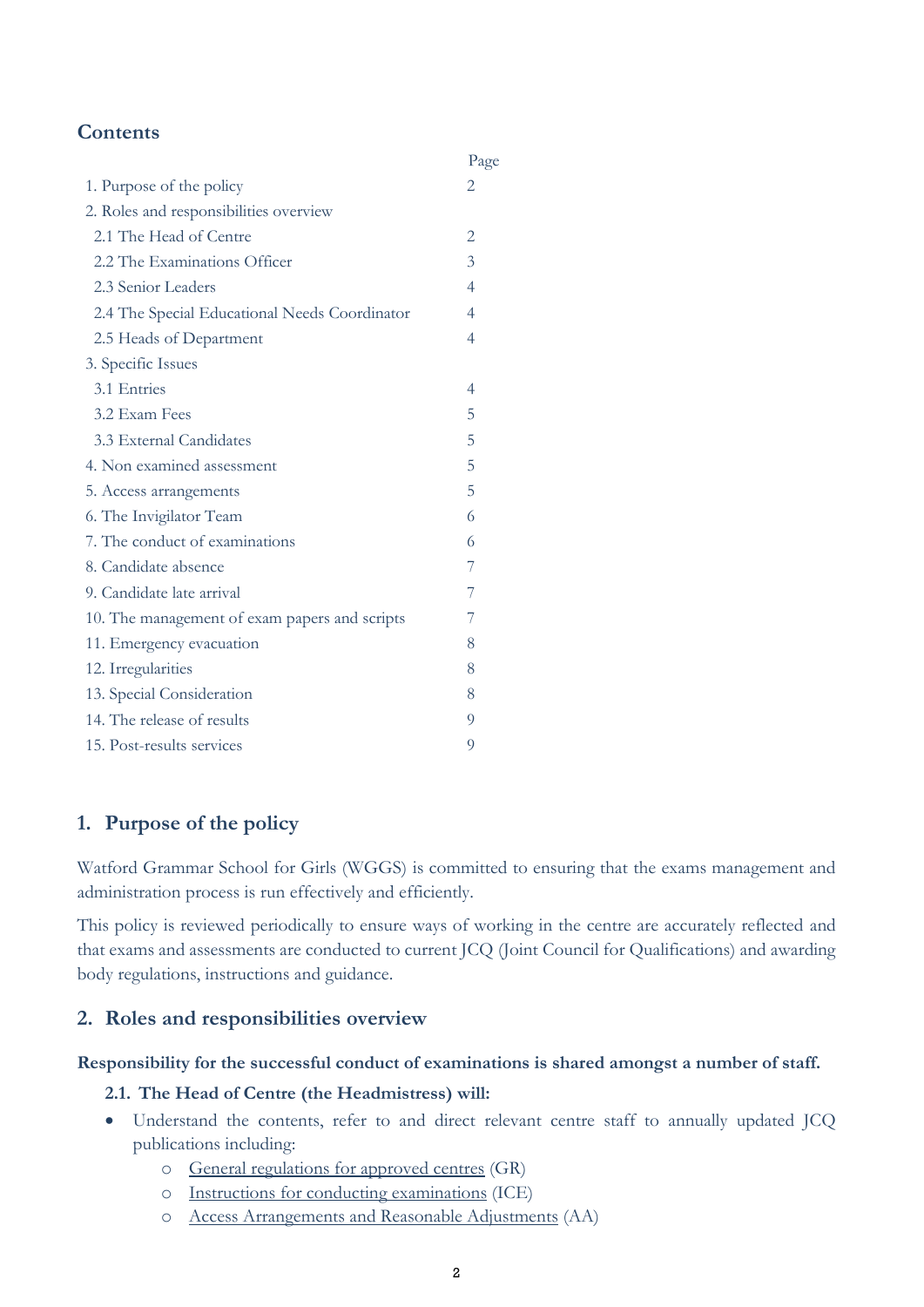- o [Suspected Malpractice in Examinations and Assessments](http://www.jcq.org.uk/exams-office/malpractice) (SMEA)
- o [Instructions for conducting non-examination assessments](http://www.jcq.org.uk/exams-office/non-examination-assessments) (NEA) (and the instructions for conducting coursework)
- Ensure the centre has appropriate accommodation to support the size of the cohorts being taught, including appropriate accommodation for candidates requiring access arrangements for exams and assessments
- Take responsibility for responding to the National Centre Number Register annual update
- Ensure the Examinations Officer receives appropriate support from relevant centre staff and enable the Examinations Officer to attend appropriate training and other events in order to facilitate the effective delivery of exams and assessments
- Ensure confidentiality and security within the examination process is compliant with and managed according to JCQ and awarding body regulations, guidance and instructions
- Take all reasonable steps to prevent the occurrence of any malpractice (which includes maladministration) before, during the course of and after examinations have taken place
- Ensure irregularities are investigated and inform the awarding bodies of any cases of alleged, suspected or actual incidents of malpractice or maladministration, involving a candidate or a member of staff, are reported to the awarding body immediately
- Ensure risks to the exam process are assessed and appropriate risk management processes/contingency plans are in place (that allow the head of centre to act immediately in the event of an emergency or staff absence)
- Ensure the relevant awarding bodies are informed of any declaration/conflict of interest where a candidate is being taught, prepared, entered or sitting exams where a relevant member of centre staff has a personal connection to the candidate
- Ensure other relevant centre staff where they may be involved in the receipt and dispatch of confidential exam materials are briefed on the requirements for maintaining the integrity and confidentiality of the exam materials
- Ensure members of centre staff do **not** forward e-mails and letters from awarding body or JCQ personnel without prior consent to third parties or upload such correspondence onto social media sites and applications
- Ensure members of centre staff do **not** advise parents/candidates to contact awarding bodies/JCQ directly nor provide them with addresses/email addresses of awarding body examining/assessment or JCQ personnel.

### **2.2. The Examinations Officer will:**

- Understand the contents of annually updated JCQ publications including: [General regulations for approved centres](http://www.jcq.org.uk/exams-office/general-regulations) [Instructions for conducting examinations](http://www.jcq.org.uk/exams-office/ice---instructions-for-conducting-examinations) [Suspected Malpractice in Examinations and Assessments](http://www.jcq.org.uk/exams-office/malpractice) [Post-results services](http://www.jcq.org.uk/exams-office/post-results-services) (PRS)
- Be familiar with the contents of annually updated information from awarding bodies on administrative procedures, key tasks, key dates and deadlines
- Recruit, train and deploy a team of internal/external invigilators; appoint lead invigilators, as required, and keep a record of the content of training provided to invigilators for the required period
- Support the Head of Centre in ensuring that awarding bodies are informed of any declaration/conflict of interest involving candidates and relevant members of centre staff before the published deadline for entries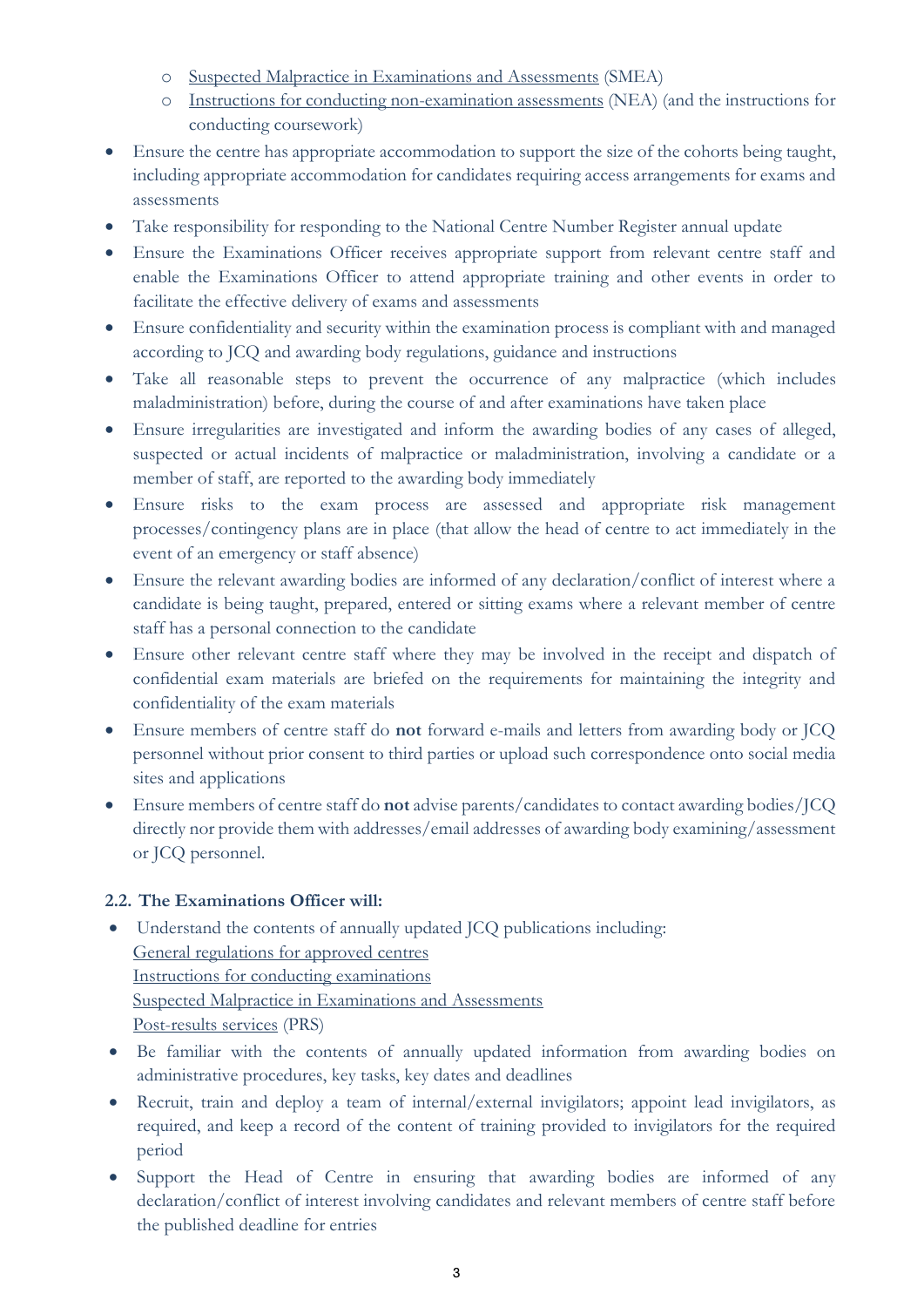• Brief other relevant centre staff where they may be involved in the receipt and dispatch of confidential exam materials on the requirements for maintaining the integrity and confidentiality of the exam materials.

#### **2.3. Senior leaders (SLT) will:**

 Be familiar with the contents, refer to and direct relevant centre staff to annually updated JCQ publications including:

[General regulations for approved centres](http://www.jcq.org.uk/exams-office/general-regulations)

[Instructions for conducting](http://www.jcq.org.uk/exams-office/ice---instructions-for-conducting-examinations) examinations

[Access Arrangements and Reasonable Adjustments](http://www.jcq.org.uk/exams-office/access-arrangements-and-special-consideration/regulations-and-guidance)

[Suspected Malpractice in Examinations and Assessments](http://www.jcq.org.uk/exams-office/malpractice)

[Instructions for conducting non-examination assessments](http://www.jcq.org.uk/exams-office/non-examination-assessments) (and the instructions for conducting coursework).

#### **2.4. The Special educational needs co-ordinator (SENDCo) will:**

- Be familiar with the contents, refers to and directs relevant centre staff to annually updated JCQ publications including:
	- o [Access Arrangements and Reasonable Adjustments](http://www.jcq.org.uk/exams-office/access-arrangements-and-special-consideration/regulations-and-guidance)
- Lead on the access arrangements and reasonable adjustments process (referred to in this policy as 'access arrangements')
- If not the qualified access arrangements assessor, work with the person appointed, on all matters relating to assessing candidates and ensures the correct procedures are followed
- Presents when requested by a JCQ Centre Inspector, evidence of the assessor's qualification.

### **2.5. Heads of department will:**

 Ensure teaching staff keep themselves updated with awarding body subject and teacher-specific information to confirm effective delivery of qualifications.

# **3. Specific issues**

### **3.1. Entries**

It will normally be the case that a student will be entered for public examination if she has completed a course of study for that examination in the school. Only in exceptional cases will a student not be entered for an examination if she has completed the relevant course of study. In these cases, the student and parent will be informed clearly in writing. Should they wish, they will be able to appeal against this decision, following the school's complaints procedure.

The Examination Officer is responsible for entering students for the correct examinations. She will do this with the support of Heads of Department, who will provide her with details of students studying particular courses, and check entries as required.

### **3.2. Exam fees**

Students who are entered for a GCSE or GCE examination for which they have been prepared by the school will not normally be charged for the entry.

The school may make a charge for students who are re-sitting an examination. The school may also charge a Year 13 student to sit an A-level examination, if she was entered for the AS examination in Y12 at her request.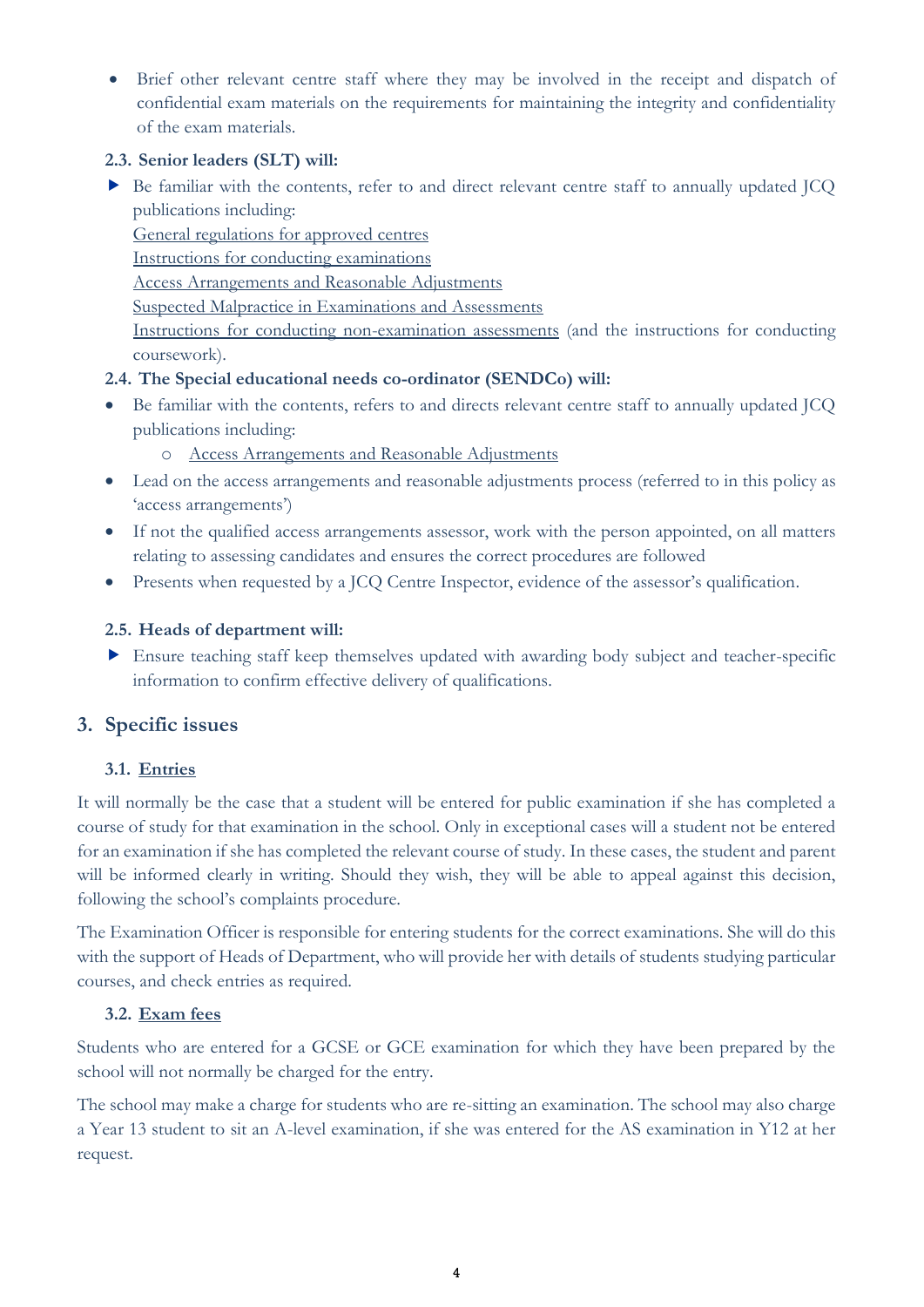#### **3.3. External candidates:**

Candidates who are not students of the school may apply to the Examinations Officer to sit examinations at the centre. The Examinations Officer will decide whether it is possible to accommodate their papers, and her decision on this will be final.

External candidates will pay a fee to the school for sitting exams at this centre, which will consist of the fees charged by the exam board and a reasonable administration fee. The Examinations Officer will verify the identity of external candidates when they arrive to sit their examinations.

## **4. Non-examined assessment**

The school has a separate policy concerning Non-examined assessment, which is to be followed by all departments which have NEA as a component of their specification. This policy also contains an internal appeals procedure, which sets out how a candidate can appeal against and request a review of the centre's marking.

All teachers delivering NEA must also follow JCQ [Instructions for conducting non-examination](http://www.jcq.org.uk/exams-office/non-examination-assessments)  [assessments,](http://www.jcq.org.uk/exams-office/non-examination-assessments) and the specification provided by the awarding body.

### 5. **Access arrangements**

The SENDCO will work with subject teachers to ensure that students eligible for Access Arrangements are identified and offered the arrangements to which they are entitled.

In particular, the SENDCO will*:*

- Assesses candidates (or work with the appropriately qualified assessor as appointed by the head of centre) to identify access arrangements requirements
- Gather **evidence** to support the need for access arrangements for a candidate
- Liaise with teaching staff to gather evidence of **normal way of working** of an affected candidate
- Determine candidate eligibility for arrangements or adjustments that are centre-delegated
- Apply for **approval** through *Access arrangements online* (AAO) via the Centre Admin Portal (CAP), where required or through the awarding body where qualifications sit outside the scope of AAO
- Keep relevant paperwork and evidence on file for JCQ inspection purposes
- Liaise with the Examinations Officer regarding exam time arrangements for access arrangement candidates
- Ensure staff appointed to facilitate access arrangements for candidates are appropriately trained and understand the rules of the particular arrangement(s) and keeps a record of the content of training provided to facilitators for the required period
- Provide and annually review a centre policy on the use of word processors in exams and assessments.
- Ensure criteria for candidates granted separate invigilation within the centre is clear, meets JCQ regulations and best meets the needs of individual candidates and remaining candidates in main exam rooms
- Ensure a candidate is involved in any decisions about arrangements, adjustments and /or adaptations that may be put in place for him/her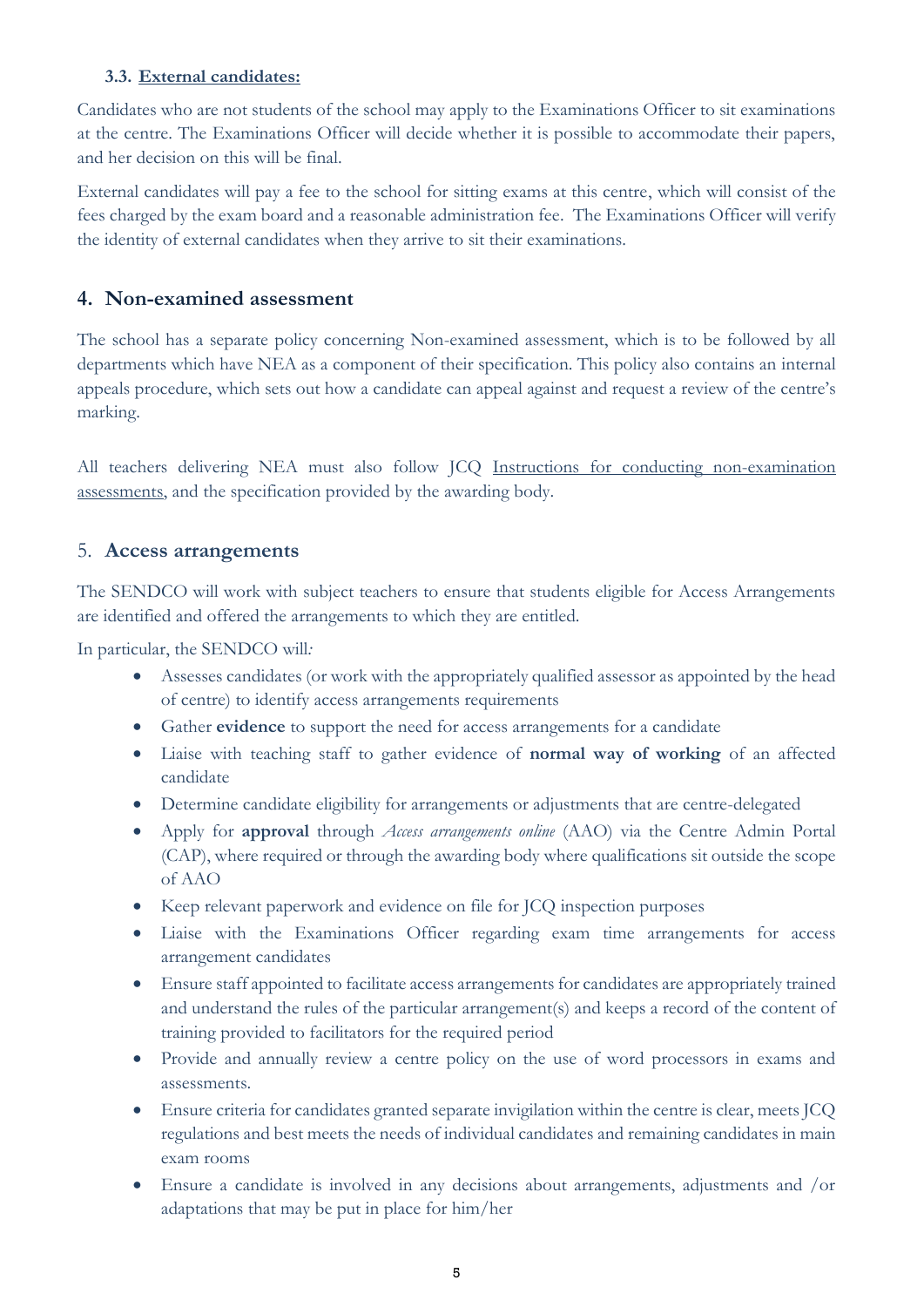- Ensure exam information (JCQ information for candidates information, individual exam timetable etc.) is adapted where this may be required for a disabled candidate to access it
- Allocate appropriately trained centre staff to facilitate access arrangements for candidates in exams and assessments (ensuring that the facilitator appointed meets JCQ requirements and fully understands the rule of the particular access arrangement)

## 6. **The invigilation team**

It is the responsibility of the Examinations Officer to manage the invigilation team. In particular, she will:

- Recruit additional invigilators when required to effectively cover all exam periods/series throughout the academic year
- Collect information on new recruits to identify if they have invigilated previously and if any current maladministration/malpractice sanctions are applied to them
- Provide a training event for new invigilators on the instructions for conducting exams and an annual update event for the existing invigilation team so that they are aware of any changes.
- Ensure invigilators supervising access arrangement candidates understand their role (and the role of a facilitator who may be supporting a candidate) and the rules and regulations of the access arrangement(s)
- Ensure invigilators are briefed on the access arrangement candidates in their exam room (and that these candidates are identified on the seating plan) and confirms invigilators understand what is and what is not permissible
- Deploy invigilators effectively to exam rooms throughout an exam series (including the provision of a roving invigilator where a candidate and invigilator [acting as a practical assistant, reader or scribe] are accommodated on a 1:1 basis to enter the room at regular intervals in order to observe the conducting of the exam, ensuring all relevant rules are being adhered to and supporting the practical assistant/reader and/or scribe in maintaining the integrity of the exam)
- Allocate invigilators to exam rooms (or where supervising candidates due to a timetable clash) according to the required ratios
- Liaise with the SENDCO regarding the facilitation and invigilation of access arrangement candidates

# 7. **The conduct of examinations**

The Head of Centre will:

- Ensure that on the day of the exam, relevant internal tests, mock exams, revision or coaching sessions for the exam candidates will not be held in the designated exam room(s)
- Ensure only authorised centre staff are present in exam rooms

The Examinations Officer will ensure that exams are conducted according to JCQ and awarding body instructions.

In particular, she will:

- Ensure exam rooms are set up and conducted as required in the regulations
- Provide invigilators with appropriate resources to effectively conduct exams
- Brief invigilators on exams to be conducted on a session by session basis (including the arrangements in place for any transferred candidates and access arrangement candidates )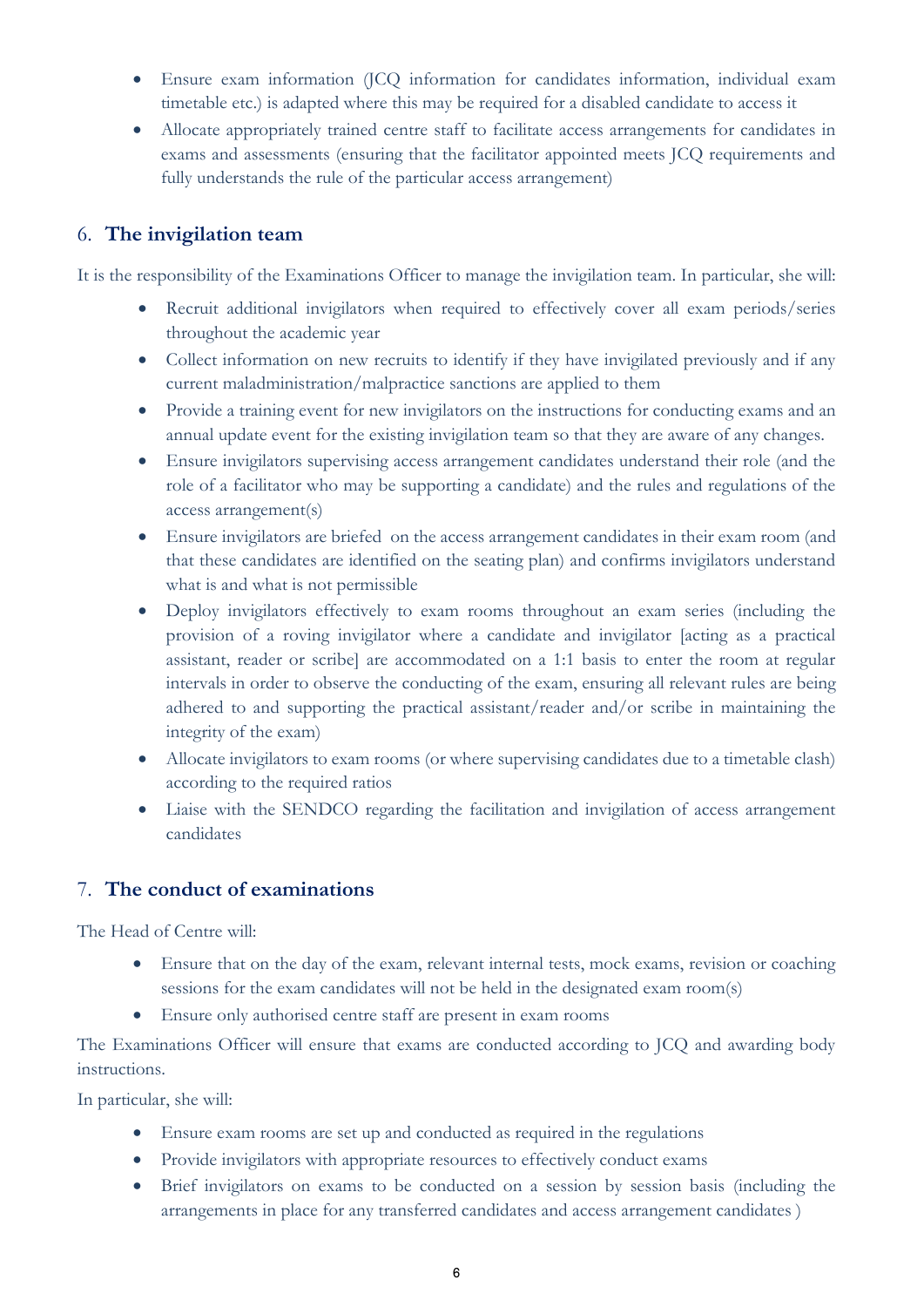- Ensure sole invigilators have an appropriate means of summoning assistance
- Ensure invigilators understand how to deal with candidates who may need to leave the exam room temporarily
- Provide authorised exam materials which candidates are not expected to provide themselves
- Ensure invigilators and candidates are aware of the emergency evacuation procedure
- Ensure invigilators are aware of arrangements in place for a candidate with a disability who may need assistance if an exam room is evacuated

### **8. Candidate absence**

The Examinations Officer will ensure that an accurate list of absent candidates is compiled at the start of each exam session. She will then work with the appropriate HoY and senior leader to contact the absent candidates, with the aim of enabling them to arrive and sit the exam.

# **9. Candidate late arrival**

The examinations officer will ensures that candidates who arrive very late for an exam are reported to the awarding body through CAP to timescale. She will warn candidates that their work may not be accepted by the awarding body

# **10.The management of exam question papers and scripts**

#### **The Examinations Officer will:**

- Ensure a log is kept at the initial point of delivery recording confidential materials received and signed for by authorised staff within the centre and that appropriate arrangements are in place for confidential materials to be placed in the secure storage facility
- Ensure the secure storage facility contains only current and live confidential material (including live confidential exam stationery provided by the awarding body for the use of candidates in their assessment).
- Organise exam question papers and associated confidential resources in date order in the secure storage facility
- Attach erratum notices received to relevant exam question paper packets
- Collate attendance registers and examiner details in date order
- Regularly check mail or email inbox for updates from awarding bodies
- Ensure that, prior to question paper packets being opened, another member of staff or an invigilator checks day, date, time, subject, unit/component and tier of entry if appropriate, immediately before a question paper packet is opened
- Only release exam papers and materials to teaching departments for teaching and learning purposes after the published finishing time of the exam, or until any timetable clash candidates have completed the exam
- Dispatch scripts as instructed by JCQ and awarding bodies
- Keep appropriate records to track dispatch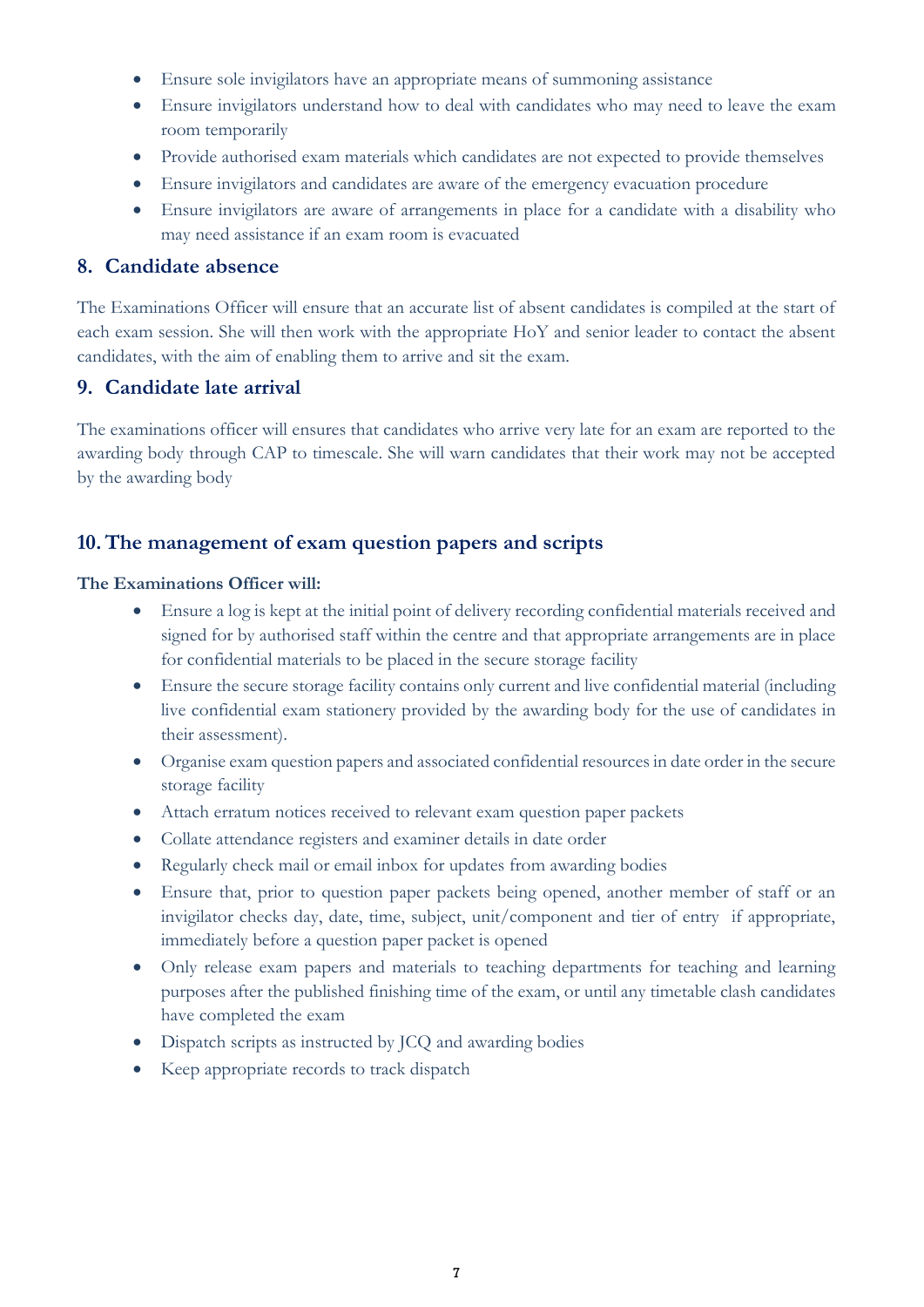# **11. Emergency evacuation**

Should it be necessary to evacuate the exam venue during an exam, the following process will be followed:

- Candidates will be told to stop writing.
- The lead invigilator will collect the exam register. The lead invigilator will then direct that the venue should be evacuated. Candidates will be told to leave all papers and materials, and to leave the room in silence.
- The Examinations Officer and available SLT members will go to exam venues on hearing the alarm. They will support the lead invigilator in organising the evacuation of the venue.
- Candidates will be supervised as they leave the venue, and outside the venue, by invigilators and school staff.
- A note will be made of the time for which candidates were out of the venue.
- The candidates will be allowed the full working time set for the exam.
- A full report will be sent to the relevant awarding body.

### **12.Irregularities**

**Rigorous processes must be followed in dealing with any possible irregularity. Responsibility for taking action is shared amongst a number of staff.**

**The Head of Centre will**

• Ensure that any cases of alleged, suspected or actual incidents of malpractice or maladministration before, during or after examinations/assessments (by centre staff, candidates, invigilators) are investigated and reported to the awarding body **immediately**, by completing the appropriate documentation

The Examinations officer will:

- Provide an exam room incident log in all exam rooms for recording any incidents or irregularities
- Action any required follow-up and reports to awarding bodies as soon as practically possible after the exam has taken place

Invigilators will

• Record any incidents or irregularities on the exam room incident log (for example, late/very late arrival, candidate or centre staff suspected malpractice, candidate illness, disruption or disturbance in the exam room, emergency evacuation)

#### **13. Special consideration**

If a student believes she is eligible for special consideration, she should let the Examinations Officer know on the day of the examination. A teacher who believes a student may be eligible should alert the Examinations Officer on the day of the examination.